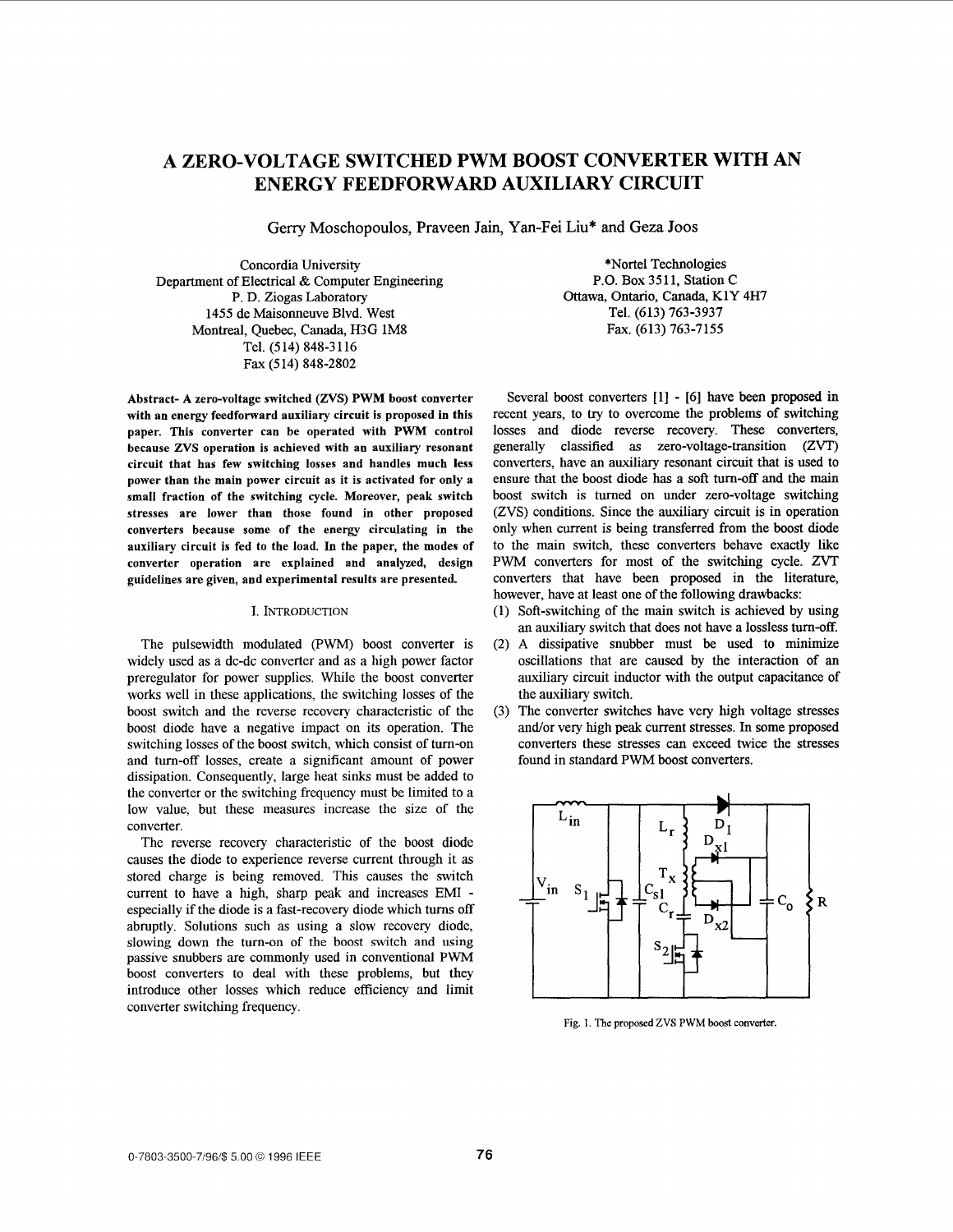- **(4)** The auxiliary circuit is not simple.
- (5) A floating gate drive is required for the auxiliary switch because it is not connected to ground.
- (6) The converter cannot be used in PFC applications.

A ZVS PWM boost converter that does not have the above-mentioned drawbacks is proposed in this paper. This converter, shown in Fig. 1, achieves ZVS operation with a simple auxiliary resonant circuit that is connected parallel to the main switch and has few switching losses. Although the operation of the auxiliary circuit does cause the main switch to operate with a resonant current *peak,* this *peak* is much lower than that found in other proposed converters because some of the energy circulating in the auxiliary circuit is fed to the load by the transformer  $T<sub>X</sub>$ . In the paper, the modes of operation of the converter are explained and analyzed, guidelines for the selection of the converter components are given and experimental results are presented.

## 11 MODES **OF** OPERATION

In this section, the various modes of converter operation are explained and shown in Figs. 2 and 3, and a mathematical analysis of each mode of operation is given. This analysis is based on the following assumptions:

- (1) The input inductor,  $L_{in}$ , is large enough to be considered as a constant current source,  $I_{in}$ , during the time that current is flowing through the auxiliary circuit.
- (2) The output filter capacitor,  $C_0$ , is large enough to be considered as a voltage source,  $V_0$ .
- (3) The auxiliary switch,  $S_2$ , has a resistance of  $R_r$  when it is turned on.
- (4) The main switch,  $S_1$ , has a negligible resistance.
- (5) The transformer,  $T_x$ , acts as a voltage source  $V_x$  when current is flowing in the auxiliary circuit. The polarity of  $V_x$  is dependent on the polarity of the auxiliary circuit current.



**Fig. 2. Waveforms of the auxiliary resonant circuit** 

(a) Mode 0  $[t < t_0]$ : The main switch, S<sub>1</sub>, and the auxiliary switch, S<sub>2</sub>, are both off, and current is flowing to the load through diode  $D_1$ . The auxiliary circuit capacitor,  $C_r$ , is charged to a voltage, V\*, which is negative. The voltage across the auxiliary switch is equal to  $V_0$  -  $V^*$ .

(b) Mode 1  $[t_0 - t_1]$ : The auxiliary switch  $S_2$  is turned on under ZCS conditions **as** the resonant inductor **Lr** limits the di/dt. Current is diverted from diode D1 **as** the current flowing through the auxiliary circuit rises. The state equations for this mode are:

$$
L_r \frac{dI_{Lr}}{dt} = V_o - V_x - \frac{1}{C_r} \int_0^t I_{Lr} dt - V^* - I_{Lr} R_r
$$
 (1)

$$
C_r \frac{dV_{Cr}}{dt} = I_{Lr} \tag{2}
$$

The state variables are the current flowing through the auxiliary circuit inductor,  $I_{LT}$ , and the voltage across the auxiliary circuit capacitor,  $V_{Cr}$ . Using the initial conditions  $I_{LT} = 0$ , and  $V_{CT} = V^*$ , equ. (1) and (2) can be solved to give:

$$
I_{Lr} = \frac{V_o - V_x - V^*}{\omega_r L_r} e^{-\xi t} \sin \omega_r t
$$
 (3)

$$
V_{Cr} = V_o - V_x - \frac{\omega_o}{\omega_r} (V_o - V_x - V^*) e^{-\xi t} \cos(\omega_r t - \psi)
$$
 (4)

where

$$
\xi = \frac{R_r}{2L_r} \qquad (5) \qquad \omega_r = \sqrt{\omega_o^2 - \xi^2} \qquad (7)
$$

$$
\omega_o = \frac{1}{\sqrt{L_r C_r}} \qquad (6) \qquad \psi = \tan^{-1} \frac{\xi}{\omega_r} \,.
$$
 (8)



Fig. **3. Modes of operation** of **the proposed converter.**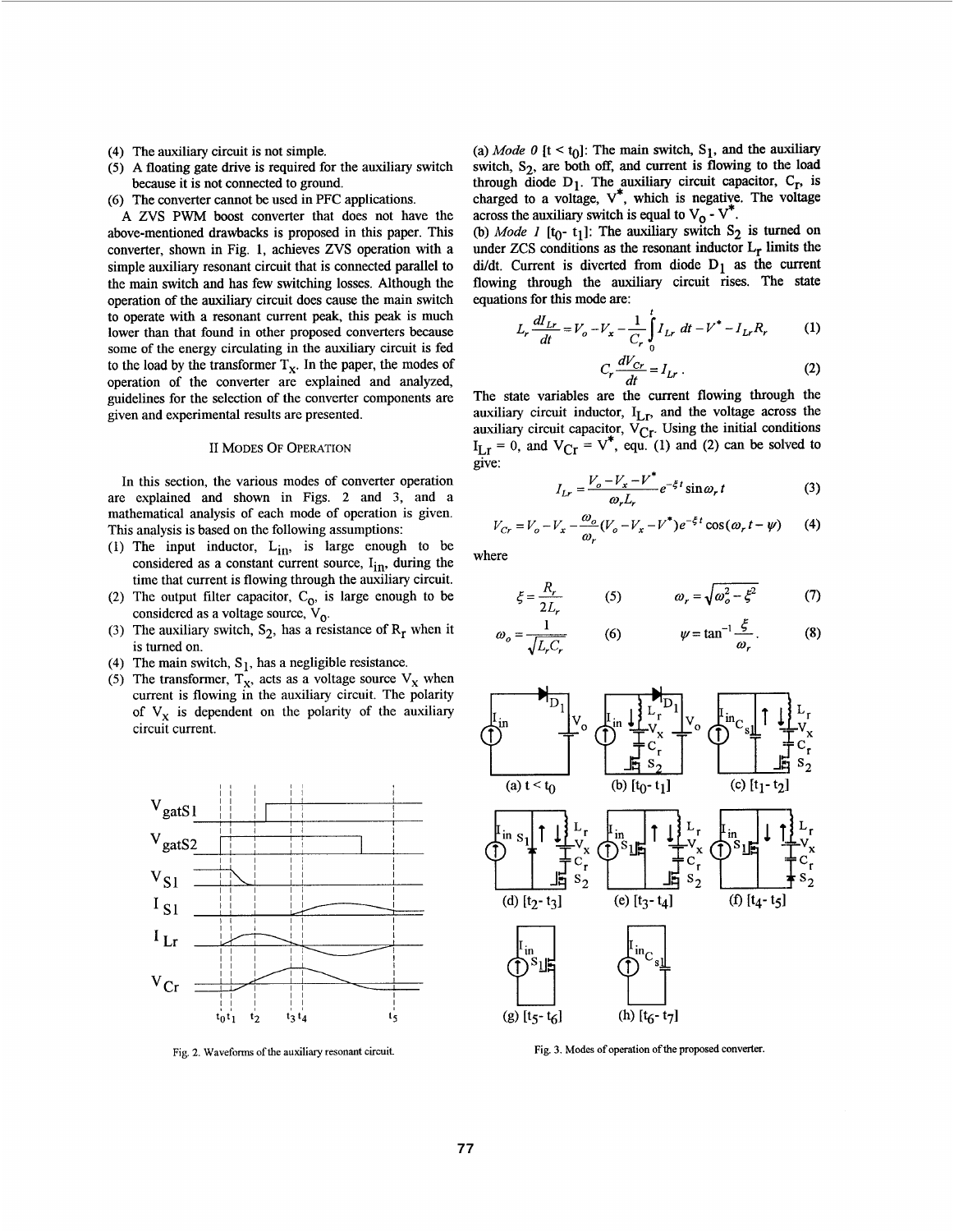At the end of the mode, the current flowing through the auxiliary circuit is equal to the input current, and the voltage across the resonant capacitor is  $V^*$ <sup>\*\*</sup>.

(c) Mode 2 [t<sub>1</sub>- t<sub>2</sub>]: Current has stopped flowing through diode  $D_1$  as the current flowing through the auxiliary circuit,  $I_{I,r}$ , is greater than the input current. As  $I_{I,r}$  continues to rise, the current that exceeds the input current discharges the capacitor across  $S_1$ ,  $C_{S_1}$ . The state equations are:

$$
L_r \frac{dI_{Lr}}{dt} = V_{Cs1} - V_x - \frac{1}{C_r} \int_0^r I_{Lr} dt - V^{**} - I_{Lr} R_r
$$
 (9)

$$
C_r \frac{dV_{Cr}}{dt} = I_{Lr} \quad (10) \qquad C_{s1} \frac{dV_{Cs1}}{dt} = -(I_{Lr} - I_{in}). \quad (11)
$$

Using the initial conditions  $I_{LT} = I_{in}$ ,  $V_{Cr} = V^{**}$ , and  $V_{Cs1}$  $= V_0$ , equ. (9) - (11) can be solved to give:

$$
I_{Lr} = e^{-\xi t} (A\cos\omega_r t + B\sin\omega_r t) + I_{in} \frac{C_p}{C_{s1}}
$$
(12)

$$
I_{Lr} = e^{-\xi t} (A \cos \omega_r t + B \sin \omega_r t) + I_{in} \frac{V}{C_{s1}} \tag{12}
$$
  

$$
V_{Cs1} = e^{-\xi t} (\frac{E}{C_{s1}} \cos \omega_r t + \frac{F}{C_{s1}} \sin \omega_r t) +
$$
  

$$
I_{in} \frac{C_{s1} - C_p}{C_{s1}^2} t + V_o - \frac{E}{C_{s1}} \tag{13}
$$
  

$$
V_{Cr} = -e^{-\xi t} (\frac{E}{C_r} \cos \omega_r t + \frac{F}{C_r} \sin \omega_r t) +
$$
  

$$
I_{in} \frac{C_p}{C_r C_{s1}} t + V^* + \frac{E}{C_r} \tag{14}
$$

where

$$
C_p = \frac{C_r C_{s1}}{C_r + C_{s1}} \qquad (15) \qquad A = I_{in} \frac{C_p}{C_r} \qquad (16)
$$

$$
B = \frac{V_o - V_x - V^{**} - I_{in}R_r + L_r \xi A}{\omega_r L_r}
$$
 (17)

$$
E = \frac{\xi A + B\omega_r}{\omega_o^2} \qquad (18) \qquad F = \frac{\xi B - A\omega_r}{\omega_o^2} \qquad (19)
$$

Note that  $\omega_0$  and  $\omega_r$  can be found by substituting C<sub>p</sub> for C<sub>r</sub> in equ. (6) and (7). This mode ends when  $C_{s1}$  has been fully discharged. When this happens, the current flowing through the auxiliary circuit is equal to  $I^{***}$ , and the voltage across the resonant capacitor is  $V^{***}$ 

(d) Mode 3  $[t_2-t_3]$ : During this time, the anti-parallel diode of  $S_1$  is conducting, and the switch is turned on under ZVS conditions. The state equations are:

$$
L_r \frac{dI_{Lr}}{dt} = -\left(V_x + \frac{1}{C_r} \int_0^r I_{Lr} dt + V^{****} + I_{Lr} R_r\right)
$$
(20)

$$
C_r \frac{dV_{Cr}}{dt} = I_{Lr}.
$$
\n(21)

\nconditions L = T<sup>\*\*\*</sup> and V<sub>Q</sub> = V<sup>\*\*\*</sup> <sup>2</sup> <sup>2</sup>

Using the initial conditions  $I_{LT} = I^{***}$  and  $V_{CT} = V^{***}$ , equ.  $(20)-(21)$  can be solved to give:

$$
I_{Lr} = e^{-\xi t} (I^{\bullet\bullet} \cos \omega_r t - \frac{G + L_r \xi I^{\bullet\bullet}}{\omega_r L_r} \sin \omega_r t)
$$
 (22)

$$
V_{Cr} = e^{-\xi t} (G\cos\omega_r t + \frac{\xi C_r G + I^{***}}{\omega_r C_r} \sin\omega_r t) - V_x \quad (23)
$$

where

$$
G = V^{***} + V_x. \tag{24}
$$

At the end of the mode, the current flowing through the auxiliary circuit is the same **as** the input current.

(e) Mode 4 [t<sub>3</sub>-t<sub>4</sub>]: Current flows through  $S_1$  as the current flowing through the auxiliary circuit is still positive, but less than the input current. The equations for this mode are the same as those for Mode 3. This mode ends when current  $I_{I,r}$ is **zero.** 

(f) Mode 5  $[t_4 - t_5]$ : Current is flowing through the main switch S<sub>1</sub>. This current, however, is now the sum of the input current and the current flowing through the auxiliary circuit, through the body diode of  $S_2$ . The auxiliary switch  $S<sub>2</sub>$  is turned off under ZVS conditions. The state equations are :

$$
L_r \frac{dI_{Lr}}{dt} = V_x - \frac{1}{C_r} \int_0^t I_{Lr} dt - V^{***}
$$
 (25)

$$
C_r \frac{dV_{Cr}}{dt} = I_{Lr} \,. \tag{26}
$$

Using the initial conditions are  $I_{LT} = 0$  and  $V_{Cr} = V^{T+TT}$ , equ.  $(25)-(26)$  can be solved to give:

$$
I_{Lr} = -\frac{V^{\text{max}} - V_x}{\omega_o L_r} \sin \omega_o t \tag{27}
$$

$$
V_{Cr} = (V^{***} - V_x)\cos \omega_o t + V_x.
$$
 (28)  
under steady-state conditions, the value of V\_{Cr}

Note that after this mode is the same as it was before the auxiliary circuit was fired,  $V_{Cr} = V^*$ .

Converter operation during Modes 6-7 (Figs. 3(g)-(h)) is identical to that of the standard PWM boost converter.

### 111. DESIGN GUIDELINES

*A.* Characterisitc Curves

The equations for the modes of operation that were derived in the previous section can be used to generate characteristic curves that form the basis of a design procedure. Several characteristic curves are shown in Figs. 4 and **5.** Although these equations were derived for the case where the input voltage source is dc, they can also be used to determine worst case operating conditions for the converter operating with PFC because an ac input source can be considered can be considered to be dc during a very short switching cycle. Since the auxiliary circuit is activated just before the main switch is turned on, the operation of the circuit is dependent on the input current value at that instant,  $I_{in}^*$ , and the output voltage  $V_0$ . The curves have thus been generated with respect to the ratio: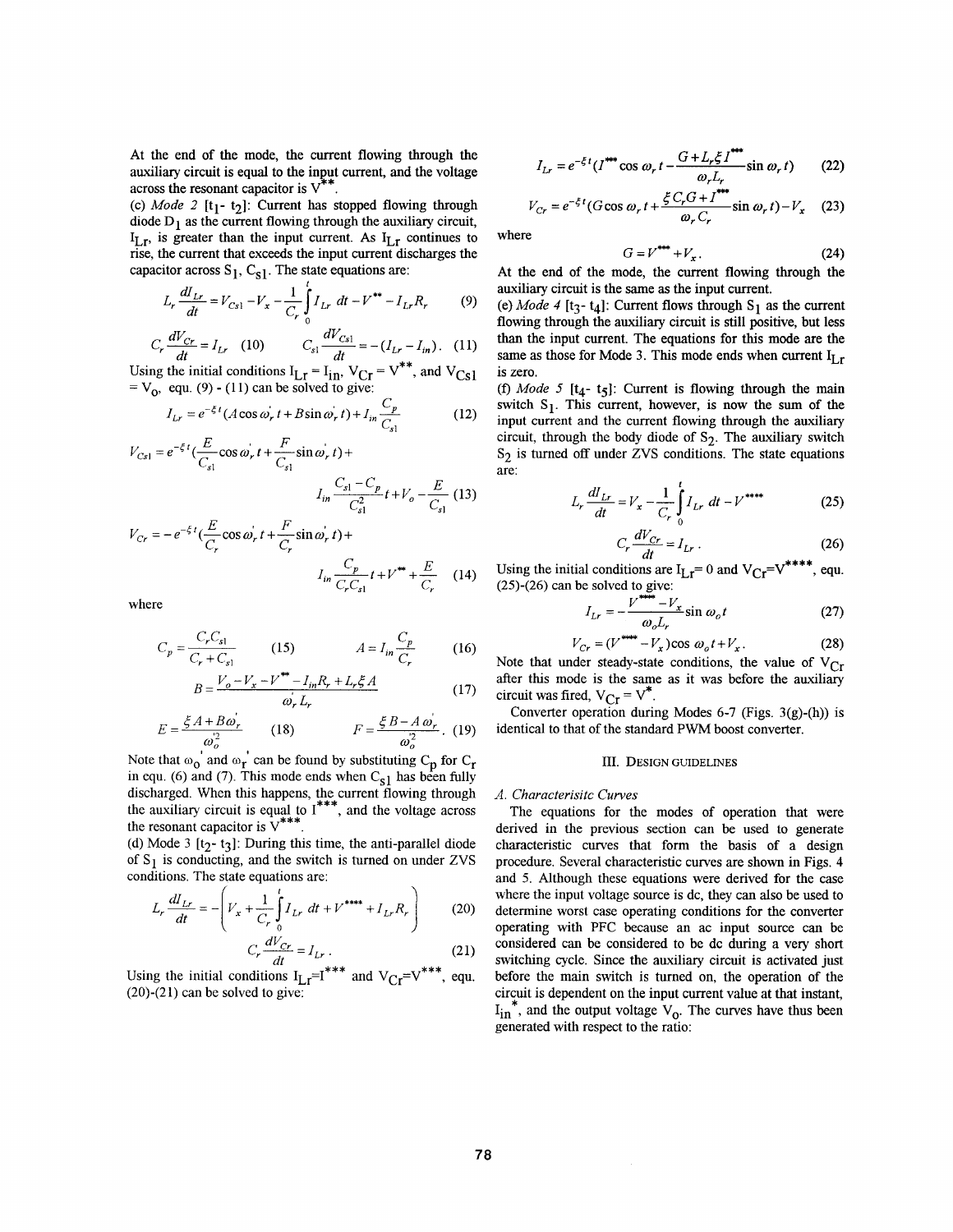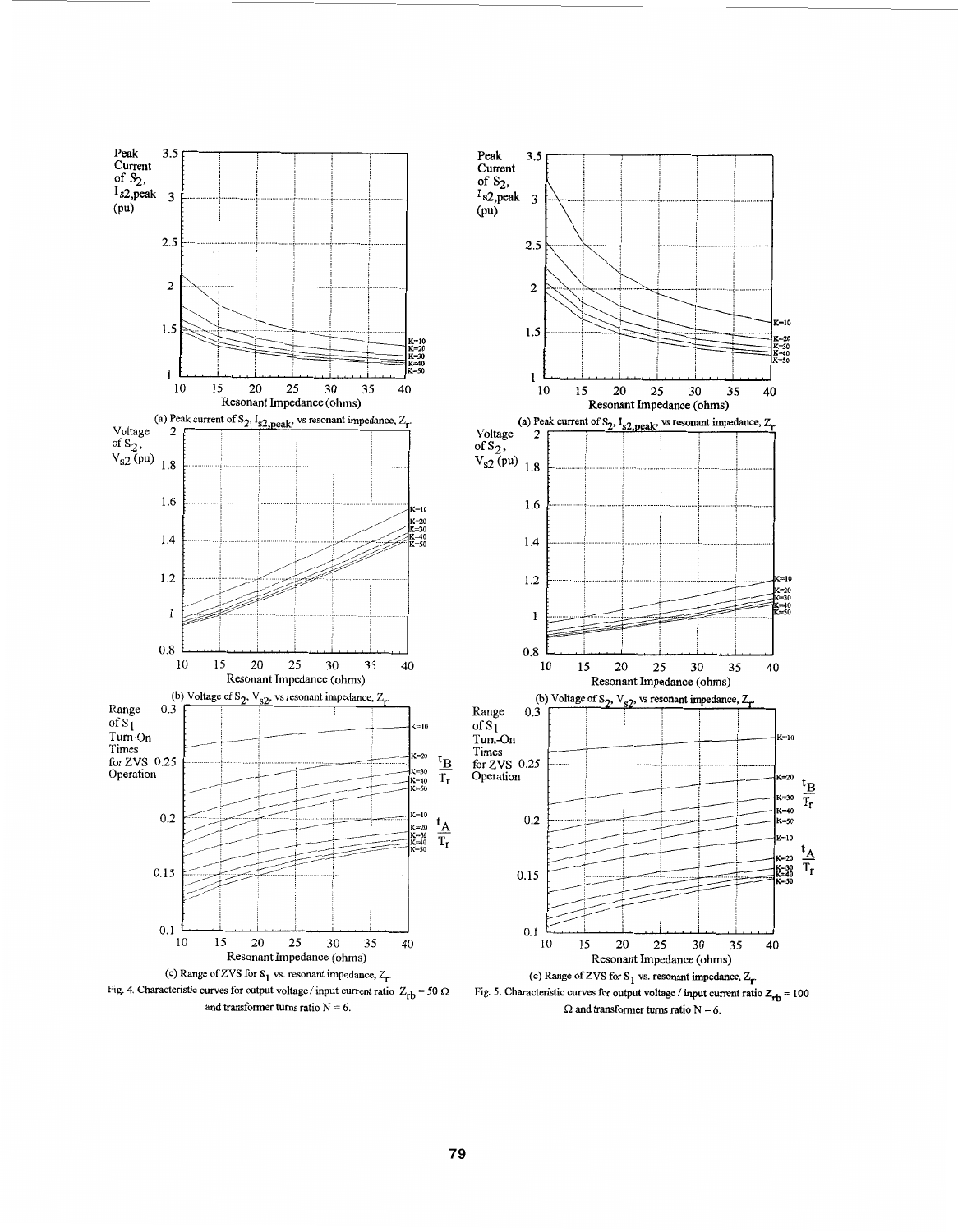$$
Z_{rb} = \frac{V_o}{I_{in}^*}. \tag{29}
$$

Figs. 4 and **S** show curves derived for two output voltage / input current ratios:  $Z_{rb} = 50 \Omega$  and  $Z_{rb} = 100 \Omega$ . Since the base values for voltage and current are the  $V_0$  and  $I_{in}$ <sup>+</sup> for each operating point, the input current when  $Z_{rb} = 100 \Omega$  is half that when  $Z_{rh} = 50 \Omega$  if the output voltage is the same in both cases.

Figs. 4(a) and 5(a) show the relationship between the peak current of the auxiliary switch  $I_{s2,peak}$  and the impedance of the auxiliary resonant components

$$
Z_r = \sqrt{\frac{L_r}{C_r}}
$$
 (30)

for various values of  $K = C_r / C_{s1}$ . It can be seen that  $I_{S2,peak}$  decreases as  $Z_r$  and K increase. It should be noted that peak per unit current values for  $Z_r = 100 \Omega$  in Fig. 5(a) are actually larger than those for  $Z_r = 50 \Omega$  in Fig. 4(a) even though the actual current is less. High  $I_{s1,peak}$  and  $I_{s2,peak}$ per unit values occur when  $Z_{rb}$  is large because there is current flowing in the auxiliary circuit even when the input current is very small.

Figs. 40) and **50)** show the relationship between the voltage across the auxiliary switch,  $V_{s2}$ , and  $Z_r$  for various values of K =  $C_r$  /  $C_{s1}$ . It can be seen that  $V_{s2}$  increases as  $Z_r$  increases and K decreases, and that this voltage is generally greater than  $V_0$  which is 1 pu. The excess voltage is due to the negative voltage that exists across  $C_r$  when the auxiliary circuit is inactive, but there are operating points where  $V_{\text{Cr}}$  is actually positive and  $V_{\text{S2}}$  is less than 1 pu especially for low values of  $Z_r$ .

## *B. Selection ofMain Switch SI*

The voltage and current stresses of the boost switch will be the same as those for the switch in the conventional PWM converter except for the peak current. This will not be more than 2 pu. for the range of operating points shown in Figs. 4 and **S.** 

## *C. Selection ofAuxiliaty Switch S,*

The power rating of the auxiliary switch  $S_2$  is considerably lower than that of the main switch  $S_1$  because it handles very little power as it is on for only a small fraction of the switching cycle. This allows the use of a device that is smaller and less costly than the main switch to be used, but note that the peak current of  $S_2$  is higher than the input current, and the voltage across  $S_2$  is generally higher than it is for S1 as can be seen in Figs. 4 and **5.** The rms value of the current flowing through  $S_2$ ,  $I_s$ <sub>rms</sub>, can be approximated by equ. (31) by considering it to be a square wave *Is* voltage across  $S_2$  is generally mighter than it<br> *I* be seen in Figs. 4 and 5. The rms value of<br>
flowing through  $S_2$ ,  $I_{S2,rms}$ , can be<br> *Is* quelection is to be a square<br> *I<sub>s2,rms</sub>*  $\approx I_{s2,peak} \sqrt{0.4 T_r f_{sw}}$ . (31

$$
I_{s2,rms} \approx I_{s2, peak} \sqrt{0.4 T_r f_{sw}} \,. \tag{31}
$$

Since current must flow through the **body** diode **of** the auxiliary switch which typically has a very slow recovery, it is recommended that the diode be blocked by placing a diode in series with it and a fast recovery diode **in** parallel with the series diode-switch combination. The ratings for the two diodes are the same as for the auxiliary switch.

# *D. Selection of Resonant Inductor L, Resonant Capacitor Cr and Boost Diode*

**As** was mentioned in the Introduction, one of the problems of the boost converter is the reverse recovery characteristic of the boost diode. This is partially a function of the diode's turn-off di/dt, and can be improved if the current flowing through it is slowly diverted during a controlled rise time after turning on  $S_2$ . This rise time is dependent on the value of inductor  $L_r$ . The larger the value of  $L_r$ , the less recovery current there will be but there will also be more auxiliary circuit conduction losses as the length of the resonant cycle, defined as

$$
T_r = 2\pi \sqrt{L_r C_r} \,,\tag{32}
$$

and thus the auxiliary circuit rms current are increased. In order to minimize the amount of reverse recovery current while keeping  $L_r$  as small as possible,  $L_r$  can be designed so that the auxiliary circuit current is allowed to ramp up to within three times the boost diode's specified reverse recovery time,  $t_{rr}$ , as suggested in [4]. The value of  $L_r$  can be calculated for the proposed converter by using the fo!lowing equation:

$$
L_r = \frac{3t_{rr}V_{s2}}{I_{in,max}}.\tag{33}
$$

The value of  $C_r$  should be selected to be as low as possible to keep the length of the resonant cycle  $T_r$  small. If, however, the value of  $C_r$  is too low, then this will result in excessive values of  $I_{s2,peak}$  and, more importantly,  $V_{s2}$ . As a compromise, the value of  $C_r$  should be selected so that it is small, but does not allow  $V_{s2}$  to exceed some specified limit.

The voltage and current stress of the boost diode are the same as those found in a standard PWM boost converter. This diode should be a fast recovery diode because a slower diode would require a larger value of  $L_r$  which would increase the duration of auxiliary circuit operation and conduction losses.

# *E. Selection of Transformer Turns Ratio and Diodes*

When the auxiliary circuit is operating, the voltage across the primary of  $T_x$  is clamped to a voltage of  $V_x = V_0 / N$ where N is the turns ratio. Since the polarity of  $V_x$  is set to be opposite that of  $V_{Cr}$ , the voltage across  $L_r$  and thus the current flowing in the auxiliary circuit  $I_{LT}$  is reduced. The higher the value of  $V_x$ , the lower  $I_{LT}$  is, but switch  $S_1$  will not turn on with ZVS if  $V_X$  is set to too large a value as there will not be sufficient energy to discharge capacitor  $C_{s1}$ . The criterion that is used to select **a** value **of** N and thus a value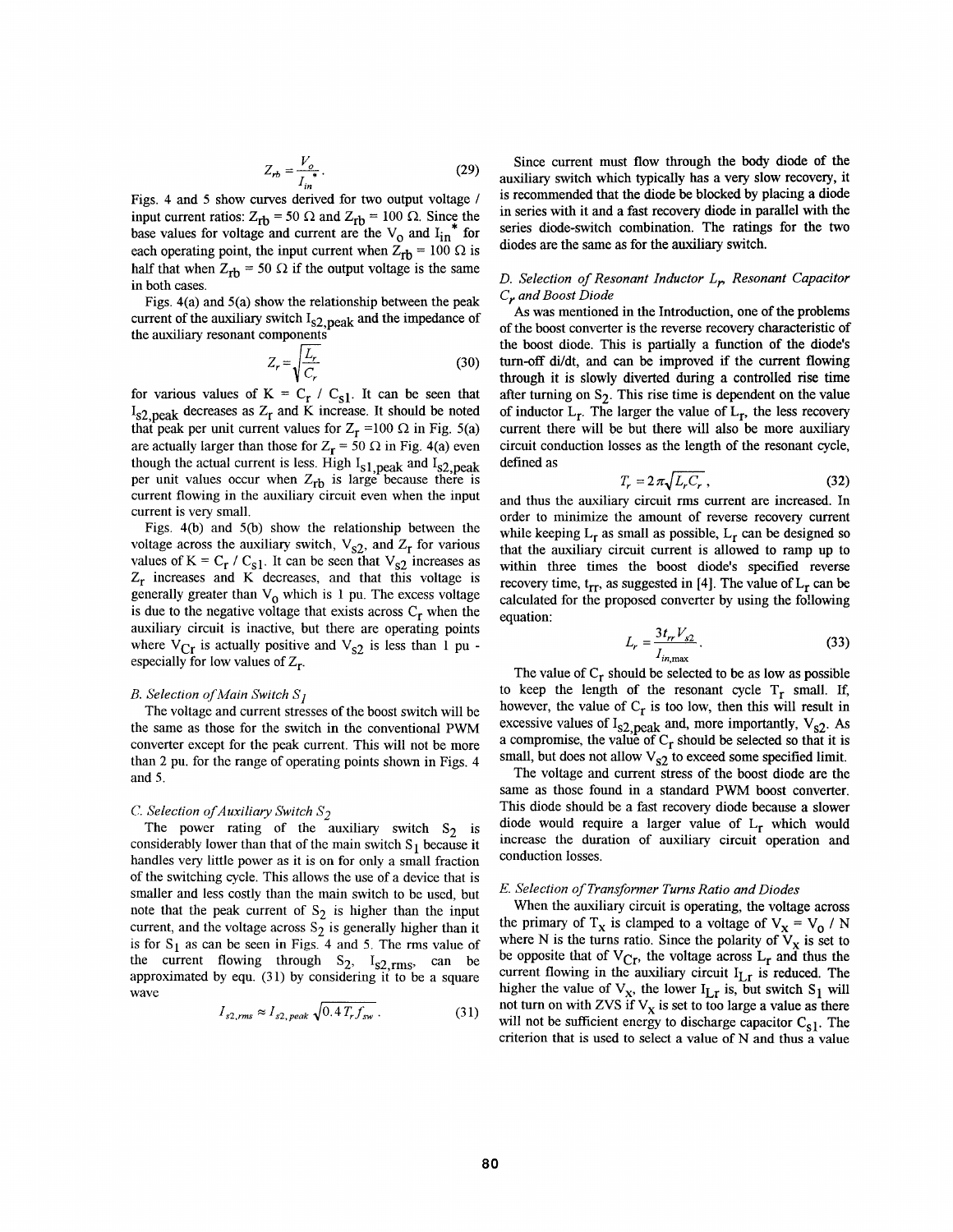of  $V<sub>x</sub>$  is therefore that N must be set at the minimum value at which  $S_1$  can be turned on with ZVS. Analysis and experimental work has shown this value to be approximately  $6 - 7$  for  $Z_{rh} \ge 50 \Omega$ .

The maximum voltage that a transformer secondary diode experiences is twice the output voltage when the other diode is conducting current. The peak and rms values of these diode can be found by dividing the peak and rms values of the auxiliary current by the transformer **turns** ratio N.

# *F. Time* **Interval for** *ZVS* **Turn-On ofMain** *Switch SI.*

The main switch of the proposed converter will have a ZVS turn-on only if it is turned on after capacitor  $C_{c1}$  has been discharged at time  $t = t_A$ , but before the current through the resonant circuit drops below the input current at  $t = t_{\text{B}}$ , thus recharging C<sub>s</sub><sub>1</sub>. This means that a ZVS turn-on will occur as long as  $S_1$  is turned on at a time instant within the time interval  $t_A - t_B$  (t =  $t_0$ <sup>\*</sup>), after the auxiliary switch S2 has been turned on at time **to,** as shown in Fig. **6.** Fig 4(c) and 5(c) show times,  $t_A$  and  $t_B$ , defined with respect to the resonant cycle of the auxiliary circuit,  $T_r$  for  $Z_{rb} = 50 \Omega$  and  $Z_{rb}$  = 100  $\Omega$  respectively. A ZVS turn-on for S<sub>1</sub> will be guaranteed if  $t = t_0^*$  is set so that it is between the  $t_A$  and  $t_B$ curves for the minimum value of  $Z_{rb}$  that will be encountered during converter operation.

#### Iv. DESIGN PROCEDURE AND EXAMPLE

The following example is given to demonstrate the design procedure used to determine the values of the auxiliary circuit components, and the ZVS time interval  $t_A$ -t<sub>B</sub>. The converter is to be designed with output power:  $P_0 = 600$  W, output voltage:  $V_0$  = 300 Vdc, input voltage:  $\tilde{V}_{in}$  = 100 -250 Vdc, switching frequency  $f_{sw} = 50$  kHz. It is assumed that the input inductor is large enough *so* that the input current has little ripple, that a value of  $C_{S1} = 1$  nF is sufficient to minimize  $S_1$  turn-off losses, and that the boost diode has a reverse recovery time of  $t_{rr} = 60$  ns. It is also assumed, as an initial estimate, that converter efliciency is *7*  >= 95%. The values are to be selected so that the voltage across the auxiliary switch,  $V_{S2}$ , does not exceed 1.25 pu. A transformer turns ratio of  $N = 6$  will be used.

(1) Determine the value of  $Z_{rb} = V_0 / I_{in}^*$  where the input current is at its peak. The peak switch voltages and currents occur at this point. The input current is at its maximum value when  $V_{in}$  = 100 V and is

$$
I_{in, \text{max}} = \frac{P_o}{V_{in} \eta} = \frac{600}{100 \cdot 0.95} = 6.3 A. \tag{34}
$$

The minimum value of  $Z_{rb}$  is  $Z_{rb,min} = 300 / 6.3 =$ **47.5**  $\Omega$ **. The curves in Fig. 4 which are for**  $Z_{rb} = 50 \Omega$ will be used in **this** example.

(2) Use equ. (33) to determine the value of  $L_r$ :



Fig. 6. Time interval during which  $S_1$  should be turned on for ZVS turn-on.

$$
L_r = \frac{3(60ns)(1.25 \cdot 300V)}{6.3A} = 10.6 \,\mu H. \tag{35}
$$

- (3) Using Fig. 4(b) find the smallest value of  $C_r$  so that  $V_s$ ?  $\leq$  1.25 pu. This can be approximated to be  $C_r = 17$  nF at  $Z_r = 25 \Omega$  and  $K = 17$ .  $V_{s2} = 1.25$  V x 300 pu = 375 V.
- (4) Using K and  $Z_r$ , find  $I_{S2}$  peak from Fig. 4(a). For K = 17 and  $Z_r = 25 \Omega$ ,  $I_{s1,peak} \approx 6.3 \text{ A} \times 1.4 \text{ pu} = 8.8 \text{ A}$ .<br>
(5) Calculate the value of  $T_r$  using equ. (32)

Calculate the value of T<sub>r</sub> using equ. (32)  
\n
$$
T_r = 2\pi \sqrt{10.6 \mu H \cdot 17 nF} = 2.67 \mu s
$$
\n(36)

then find the values of  $t_A$  and  $t_B$  from Fig. 4(c) for  $K =$ **17** and  $Z_r = 25 \Omega$ :  $t_A = 0.18 \times 2.67 \mu s = 480 \text{ ns and } t_B$  $= 0.25$  x 2.67  $\mu$ s  $= 670$  ns. Since the ZVS interval is at its narrowest when  $Z_{rb} = Z_{rb,min}$ ,  $S_1$  will be guaranteed to have a ZVS turn-on for higher values of

- $\frac{Z_{rb}}{S_2}$ . (6) Set the pulsewidth of the gating signal of S<sub>2</sub> to be more than 0.6  $T_r = 1.6 \mu s$  but less than 0.9  $T_r = 2.4 \mu s$ .
- **(7)** Calculate the rms value of the auxiliary switch current using equ. **(3** 1)

$$
I_{s2,rms} \approx 8.8A \sqrt{0.4(2.67 \mu s)(50 kHz)} = 2.0 A.
$$
 (37)

**(8)** The peak voltage stress across the transformer diodes is 2 pu or  $2 \times 300$  V =  $600$  V. The peak current and rms current are Is2, peak  $/ 6 = 1.47$  A and Is2, rms  $/ 6 = 0.33$ A.

### V. EXPERIMENTAL RESULTS

The feasibility of the proposed converter was verified with results obtained from an experimental prototype. Fig,. **7(a)**  shows the voltage across the main switch  $S_1$ , and the combined current through S<sub>1</sub>, its body diode, and capacitor  $C_{s1}$ . It can be seen that the negative current, which caused by the operation of the auxiliary circuit, completely discharges  $C_{s1}$ , ensuring a ZVS turn-on. Fig 7(b) shows the same pair of waveforms on a different time scale. Although the voltage across the switch is the same as the switch voltage found in a standard PWM boost converter, the current does have a slight resonant peak. Fig **7(c)** shows the current flowing through the boost diode. Note that there is no reverse recovery current due to the operation **of** the auxiliary circuit. Fig. 8 shows the efficiency of the proposed converter as a function of input voltage compared with that of a conventional PWM converter. It can be seen that the